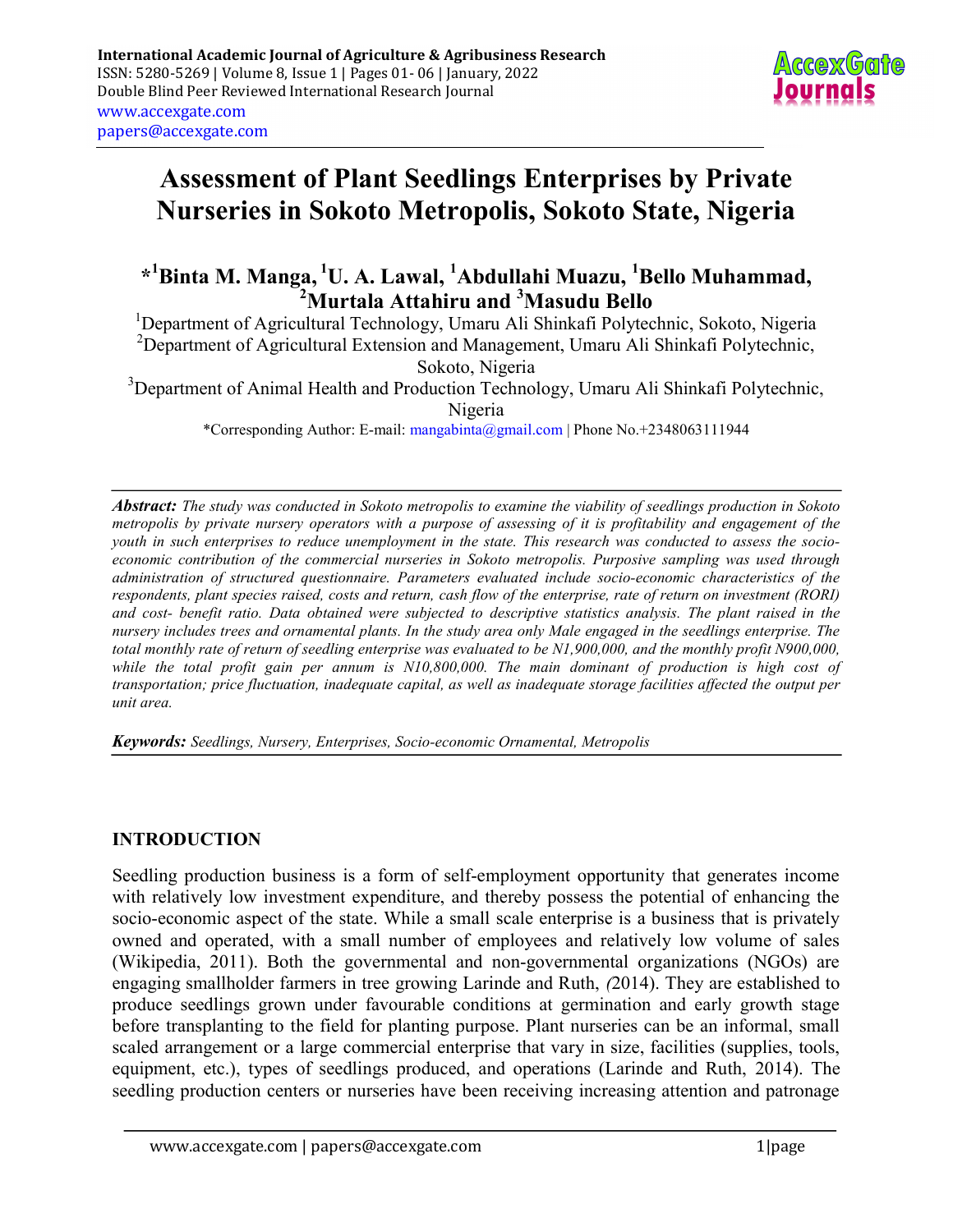as more people plant trees, shrubs and grasses around their buildings indicated that a nursery producing 6,000 seedlings or more per annum could allow the operator to break even. An optimal nursery size that could provide livelihood benefits is one producing about 25,000 seedlings per annum, very small nurseries would incur high seedling production costs, and would probably not justify the expenditure required for durable infrastructure and certified seedling production (Larinde and Ruth, 2014) Nurseries have the common goal of producing plant material for improving sites. They are established to produce seedlings, grown under favourable conditions at germination and early growth stage before transplanting to the field for planting purpose.

Consequently, commercial seedlings production centres have been gaining more attention and patronage. People have increasingly realized the need to plant trees, shrubs and grasses around their buildings, farms and garden. Nursery is a well-managed site designed to produce seedlings grown under favourable condition until they are ready for planting out in the field (Dedefo *et al.*, 2017). Tree nursery can be an informal, small scaled arrangement or a large commercial enterprise (Roshetko et al., 2010). A major feature of the urban landscape is now the establishment of tree nurseries, springing up mainly along major roads and highways, abandoned lands, along streets, foot paths and even in private homes. This has created viable employment opportunities and means of livelihood for quite a number of people thus improving the national economy (Asiedu, et al.,2012). The aim of this research is to assess the socio-economic contribution of commercial nurseries in Sokoto metropolis

# MATERIALS AND METHODS

# STUDY AREA

Sokoto is located between Latitudes  $12^046'N$  to  $13^008'N$  and a longitude of  $5^014'E$  to  $5^030'E$ . at average elevation of 272m above sea level. The total population of the area is estimated at 1.1 million people as in the year 2016 with an average annual growth rate of 2.6%, and an average density of 500 persons/km<sup>2</sup>. Sokoto metropolis covers 16 km radius from Kangiwa square and it shares boarders with Kware local council to the east, Wamakko to the west and Dange-Shuni area council to the south, (Mamman, 1996). A cursory look at the growth of Sokoto Metropolis in terms of increase in developed land shows that, as at 1986 the total developed land in the metropolis is 26.3 square kilometres,  $32.2 \text{ km}^2$  in 2002,  $40.9 \text{ km}^2$  in 2005 and the growth is projected to be within the region of 80-82 square kilometres by the year 2020 (Eniolorunda and Dankani,2012).

Sokoto metropolis is situated in the Sudan savannah vegetation belt (Olayinka, 2003), means annual rainfall in the area is between 600mm to 750mm which normally starts in may/ June and ends in October with average ambient temperature of about 14C in hammatan and about 36C in hot season (Odjugo, 2010; Ifabiyi and Eniolorunda, 2012; Umar, 2013). Generally, the vegetation of the area is characterized by short and stunted shrubs and grasses around the metropolis, but the inner part and the precincts have vestiges and patches of vegetation composed mainly of trees (Eniolorunda, and Dankani 2012). In the north of the metropolis is the Sokoto-Rima river floodplain which prevents the city growth in that direction.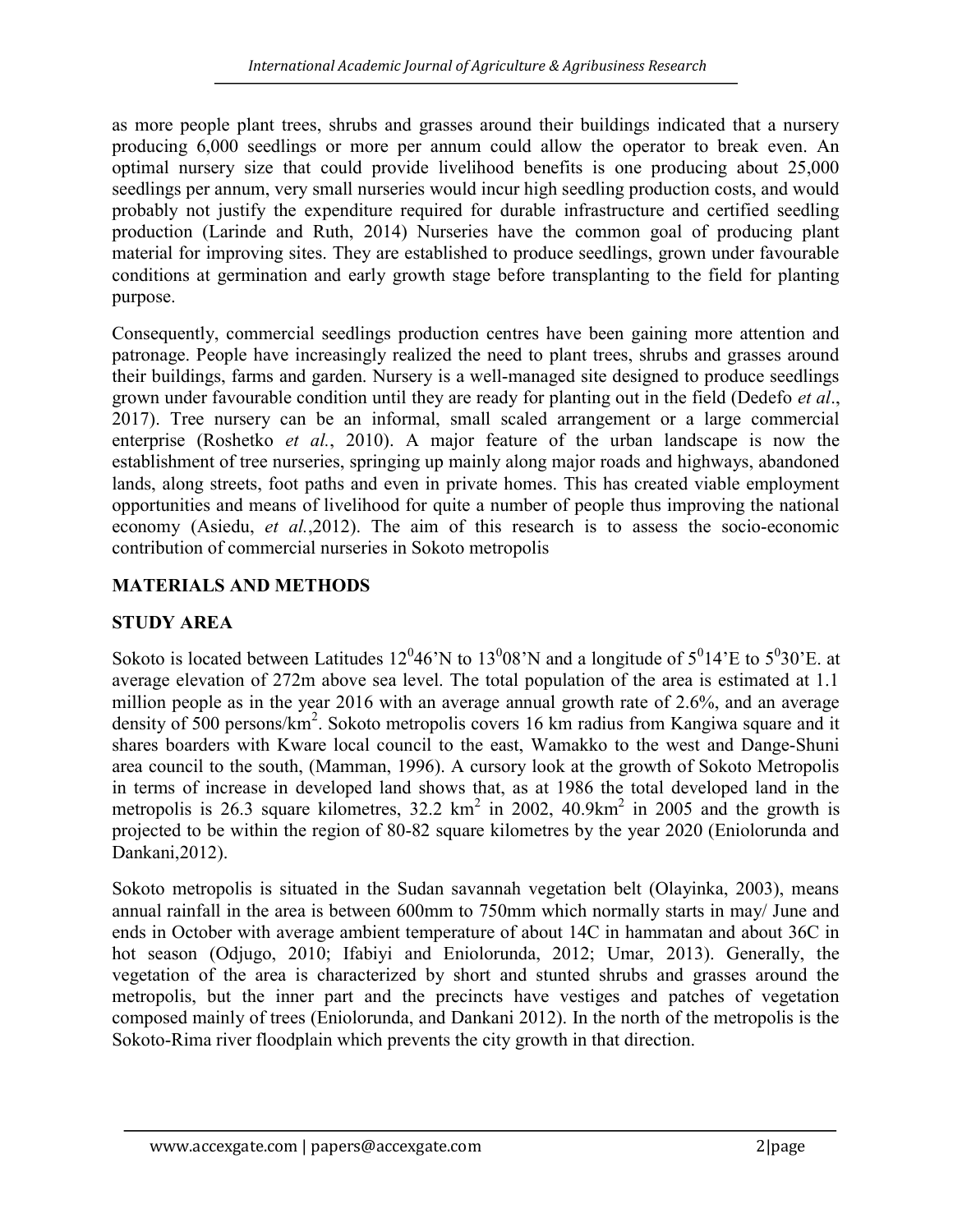# DATA COLLECTION

Primary and secondary data were used in this study, the primary data were generated using structured questionnaire and secondary information were sourced from the internet, journals, past project, proceeding and others literature related to the study.

#### SAMPLING PROCEDURE

The preliminary survey was conducted in the area where seedlings businesses are carried out, target respondents are seedlings entrepreneur, and one hundred (100) respondents were used in the areas in which the businesses are carried out.

#### DATA ANALYSIS

Data collected were analysed using description statistical tools in the form of frequency and percentage. The economic evaluation of nursery seedling was used to estimate the profit gain per annum.

#### RESULTS

## SOCIO-ECONOMIC OF THE RESPONDENTS

The data obtained from the study areas where seedlings enterprise are carried out are summarized and present in the tables.

Table 1. Below Age, sex, marital status, education background, years of marketing experience.

| <b>AGE VARIABLE</b>   | <b>FREQUANCY</b> | PERCENTAGE |
|-----------------------|------------------|------------|
| $18 - 25$             | 29               | 29%        |
| $26 - 33$             | 35               | 35%        |
| $34 - 41$             | 22               | 22%        |
| $42 - 50$             | 14               | 14%        |
| <b>TOTAL</b>          | 100              | 100%       |
| <b>SEX</b>            |                  |            |
| Male                  | 100              | 100%       |
| Female                | $\boldsymbol{0}$ | $0\%$      |
| <b>TOTAL</b>          | 100              | 100%       |
| <b>MARITAL STATUS</b> |                  |            |
| Single                | 63               | 63%        |
| Married               | 31               | 31%        |
| Divorced              | 6                | $6\%$      |
| <b>TTOAL</b>          | 100              | 100%       |
| <b>EDUCATION</b>      |                  |            |
| <b>BACKGRAUND</b>     |                  |            |
| Primary               | 16               | 16%        |
| Secondary             | 52               | 52%        |
| Tertiary              | 22               | 22%        |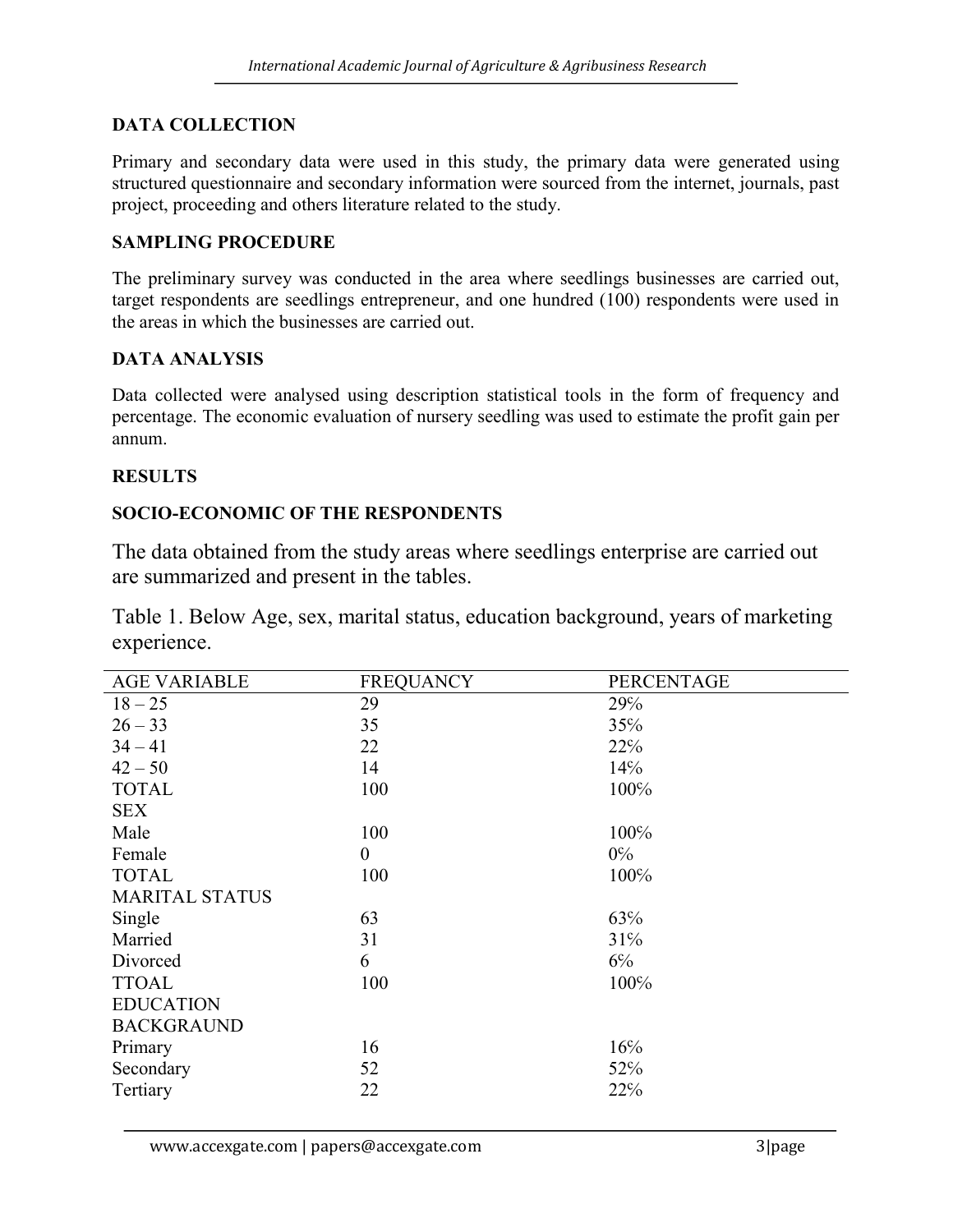| Qur'anic             | 10  | 10%  |
|----------------------|-----|------|
| <b>TOTAL</b>         | 100 | 100% |
| MARKETING EXPERIENCE |     |      |
| $2 - 5$              | 33  | 33%  |
| $6 - 10$             | 28  | 28%  |
| $11 - 15$            | 19  | 19%  |
| $16 - 20$            | 12  | 12%  |
| 20 ABOVE             | 8   | 8%   |
| <b>TOTAL</b>         | 100 | 100% |

SOURCE: Field survey 2021

MARKETING CHANNEL

Table 2. Below, Marketing channel, source of seed.

| MARKETING CHANNEL        | <b>FREQUANCY</b> | PERCENTAGE% |
|--------------------------|------------------|-------------|
| Wholesaler               | 88               | 88%         |
| Retailer                 | 12               | 12%         |
| <b>TOTAL</b>             | 100              | 100%        |
| <b>SOURCE OF SEED</b>    |                  |             |
| Standing tree and market | 26               | 26%         |
| Fell tree and market     | 11               | 11%         |
| Market place             | 63               | 63%         |
| <b>TOTAL</b>             | 100              | 100%        |

SOURCE: Field survey 2021,

## CHECK LIST SEEDLING RAISED IN NURSERIES AND THEIR PRICE.

Table 3. Below Seedling raised and price

| <b>COMMON NAME</b>  | <b>SCIENCETIFIC NAME</b> | <b>PRICE</b> |
|---------------------|--------------------------|--------------|
| TREE AND ORNAMENTAL |                          |              |
| <b>PLANT</b>        |                          |              |
| Monkey tail tree    | Alcaria araucana         | 15,000       |
| Neem                | Azadirachta indica       | 500          |
| Date tree           | Phoenix dectylefera      | 1,500        |
| Guava               | Psidium guajava          | 1,000        |
| Eucalyptus          | Eucalyptus camaldulensis | 1,000        |
| Mango tree          | Mangifera indica         | 1,500        |
| Cashew tree         | Anacardium occidentale   | 1,000        |
| Gum Arabic          | Acacia nilotica          | 300          |
| Acacia tree         | Ixoracoccinea            | 200          |
| Setellete           | Terminalia mentalis      | 1,500        |
| Ceiba tree          | Ceiba pentandra          | 20,000       |
| Umbrella tree       | Terminalia catappa       | 1,500        |
| Royal palm          | Roystonearegia           | 1,000        |
| Moringa             | moringa olefera          | 150          |
| Masquerade tree     | Polyalthialongifolia     | 1,000        |
|                     |                          |              |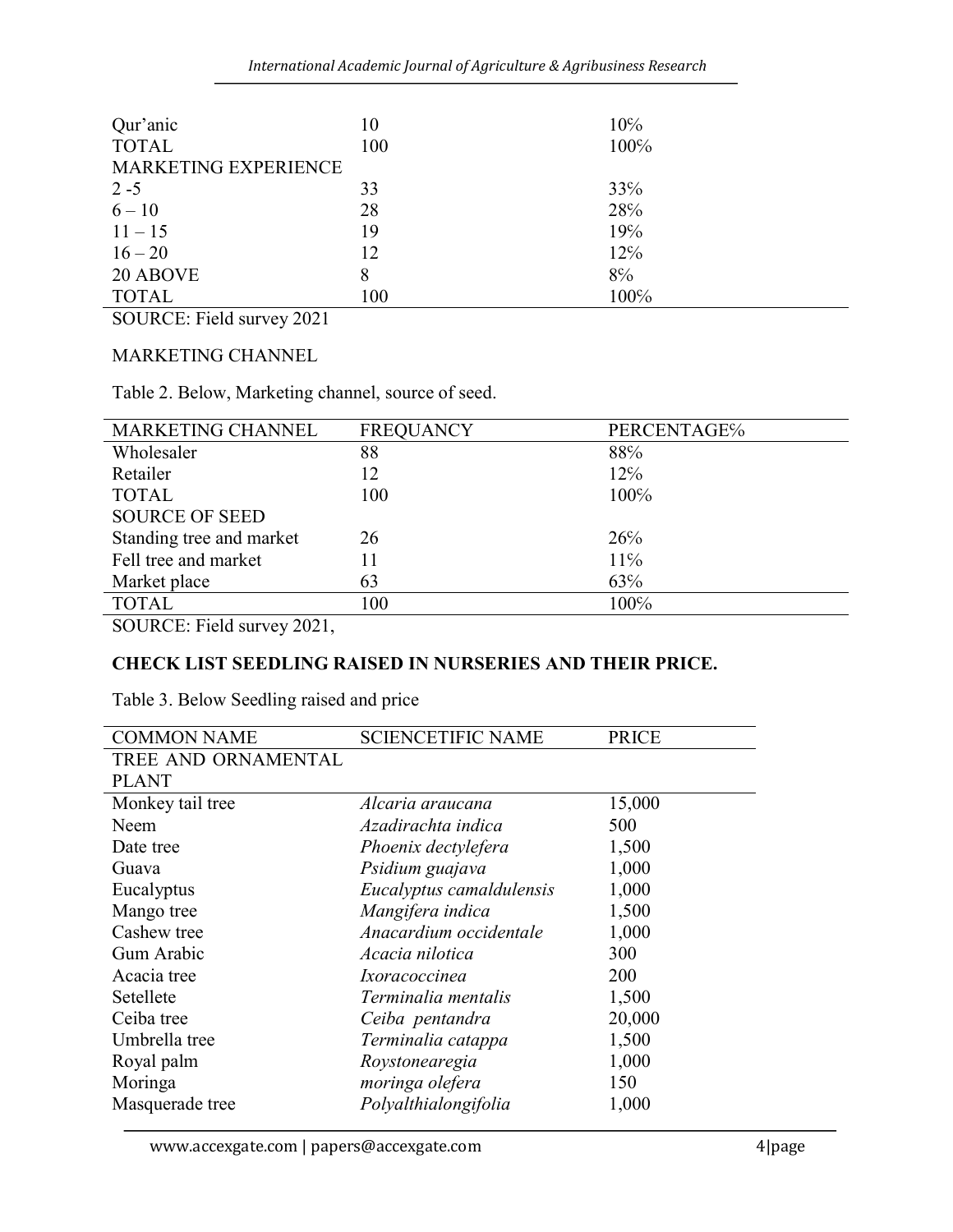| Pawpaw          | Carica papaya        | 1,000 |
|-----------------|----------------------|-------|
| Pink oleander   | Nevium oleander      | 200   |
| Sun flower      | Helianthus giganteus | 500   |
| Yellow oleander | Cascabela thevetia   | 300   |
| Ficus           | Ficus benjamina      | 500   |

SOURCE: Field survey 2021,

# CHECKLIST OF SEEDLING ENTERPRISE

Table 4. Below, means of transportation, problems associated with seedlings enterprise in the study area.

| <b>MEANS OF TRANSPORT</b>     | <b>FREQUANCY</b> | PERCENTAGE % |
|-------------------------------|------------------|--------------|
| By truck                      |                  | $5\%$        |
| Tricycle                      | 12               | 12%          |
| Motor                         | 83               | 83%          |
| <b>TOTAL</b>                  | 100              | 100%         |
| <b>PROBLEMS</b>               |                  |              |
| Inadequate capital            | 13               | 13%          |
| Price fluctuation             | 26               | 26%          |
| Poor transport                | 43               | 43%          |
| Inadequate storage facilities | 19               | 19%          |
| <b>TOTAL</b>                  | 100              | 100%         |

SOURCE: Field survey 2021,

## CONCULUTUION AND RECOMMENDATION

Based on the findings of this research study Seedlings enterprises are of great value to the economy of the sokoto metropolis, thus, needs to be encouraged and promote as a means of livelihood among the people. Seedlings enterprise is a viable means of income generation, which one can engage in, as a means of self-employment. Seedlings business provides employment and income generation that is the major reason why most of the respondents engaged in seedlings production. Apart from income generation, seedlings enterprises serve as a means of conservation of plant species and the control of environmental problem such as climate change, deforestation, erosion and flooding. The government institutions can assist on this by working in collaboration with seedlings entrepreneur to keep them abreast of the current means of seedling propagation and management, record keeping and business principles.

# REFERENCES

- Asiedu, JBK; Owusu Sekyere, JD; Taah, KJ; VanDerPuijeGC; Ocloo, E(2012). TheNurseryIndustry In Ghana: Prospects And Challenges. Department of Crop Science and Department of Agricultural Engineering, University Of CapeCoast, CapeCoast, Ghana. J. Agric. Biol. Sci. 7 (6), 443-453.
- Dedefo, K; Derero, A; Tesfaye, Y; Muriuki, J. (2017). Tree nursery and seed procurement characteristics influence on seedling quality in Oromia, Ethiopia. Forests Trees and Livelihoods, 26(2), 96–110.